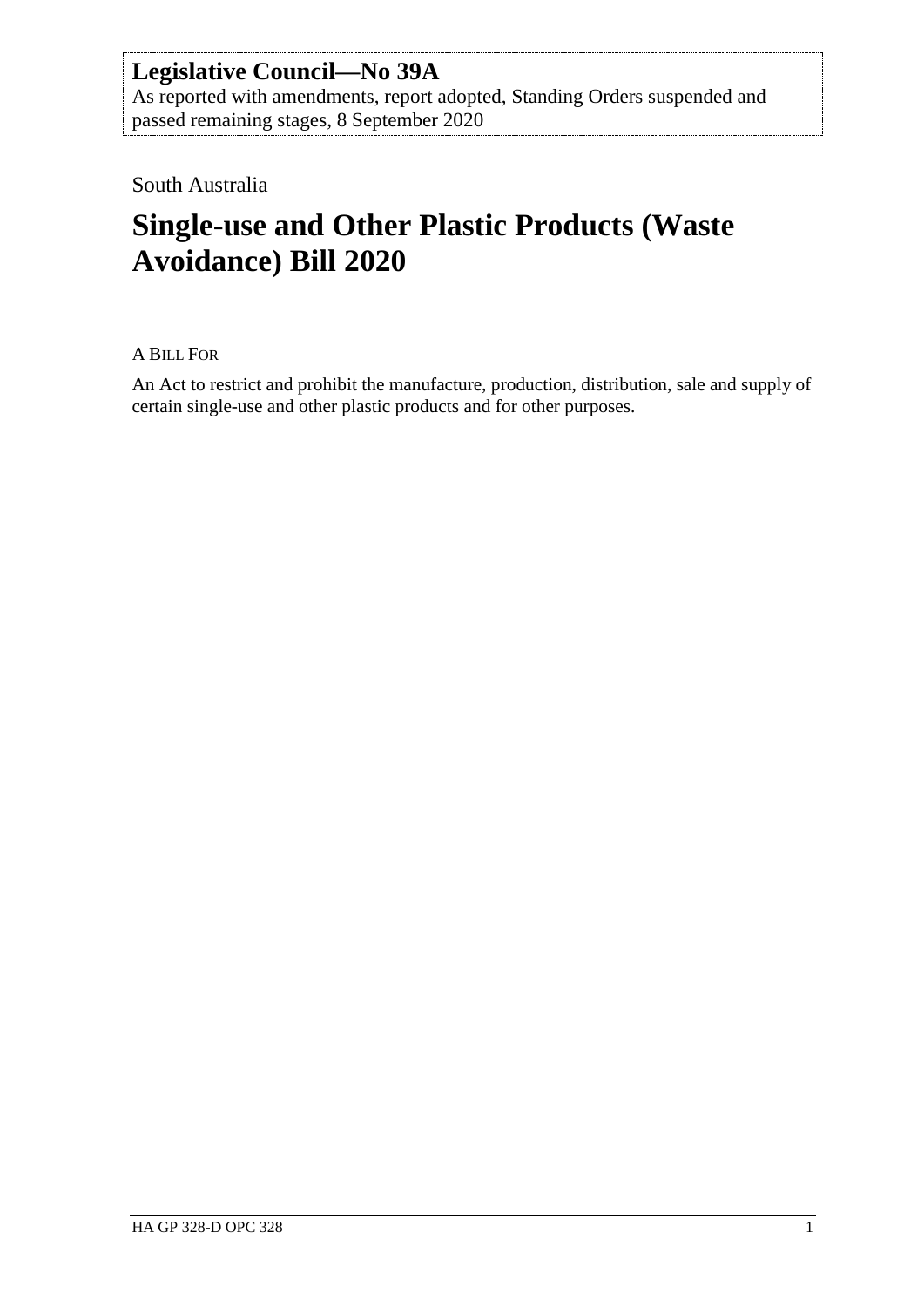# **Contents**

### Part [1—Preliminary](#page-1-0)

- 1 [Short title](#page-1-1)
- 2 [Commencement](#page-1-2)<br>3 Interpretation
- 3 [Interpretation](#page-1-3)<br>4 Application of
- 4 [Application of Act](#page-2-0)<br>5 Objects of Act
- [Objects of Act](#page-2-1)

### Part [2—Prohibited plastic products](#page-2-2)

- 6 [Prohibited plastic products](#page-2-3)<br>7 Person must not sell supply
- 7 [Person must not sell, supply or distribute prohibited plastic products in course of carrying](#page-3-0)  [on a business](#page-3-0)
- 8 [Person must not represent that product is not a prohibited plastic product](#page-4-0)

# Part [3—Oxo-degradable plastic products](#page-4-1)

- 9 [Person must not manufacture or produce oxo-degradable plastic products](#page-4-2)<br>10 Person must not sell supply or distribute oxo-degradable plastic products
- Person must not sell, supply or distribute oxo-degradable plastic products in course of [carrying on a business](#page-4-3)
- 11 [Provision of manufacturer's or producer's certification as to oxo-degradable plastic content](#page-5-0)  [of plastic products](#page-5-0)
- 12 [Person must not represent that product is not comprised of oxo-degradable plastic](#page-6-0)

### Part [4—Miscellaneous](#page-6-1)

- 13 [Delegation](#page-6-2)<br>13A Annual rep
- [Annual report by Minister](#page-6-3)
- 14 [Interaction with Environment Protection Act](#page-7-0)
- 15 [Exemptions from Act](#page-7-1)
- 16 [Evidentiary provision](#page-8-0)
- 17 [Regulations](#page-8-1)
- 18 [Review of Act](#page-8-2)

# <span id="page-1-0"></span>**The Parliament of South Australia enacts as follows:**

# **Part 1—Preliminary**

### <span id="page-1-1"></span>**1—Short title**

This Act may be cited as the *Single-use and Other Plastic Products (Waste*  5 *Avoidance) Act 2020*.

### <span id="page-1-2"></span>**2—Commencement**

This Act comes into operation on a day to be fixed by proclamation.

### <span id="page-1-3"></span>**3—Interpretation**

In this Act, unless the contrary intention appears—

10 *authorised officer* means a person who is an authorised officer for the purposes of the *[Environment Protection Act](http://www.legislation.sa.gov.au/index.aspx?action=legref&type=act&legtitle=Environment%20Protection%20Act%201993) 1993*;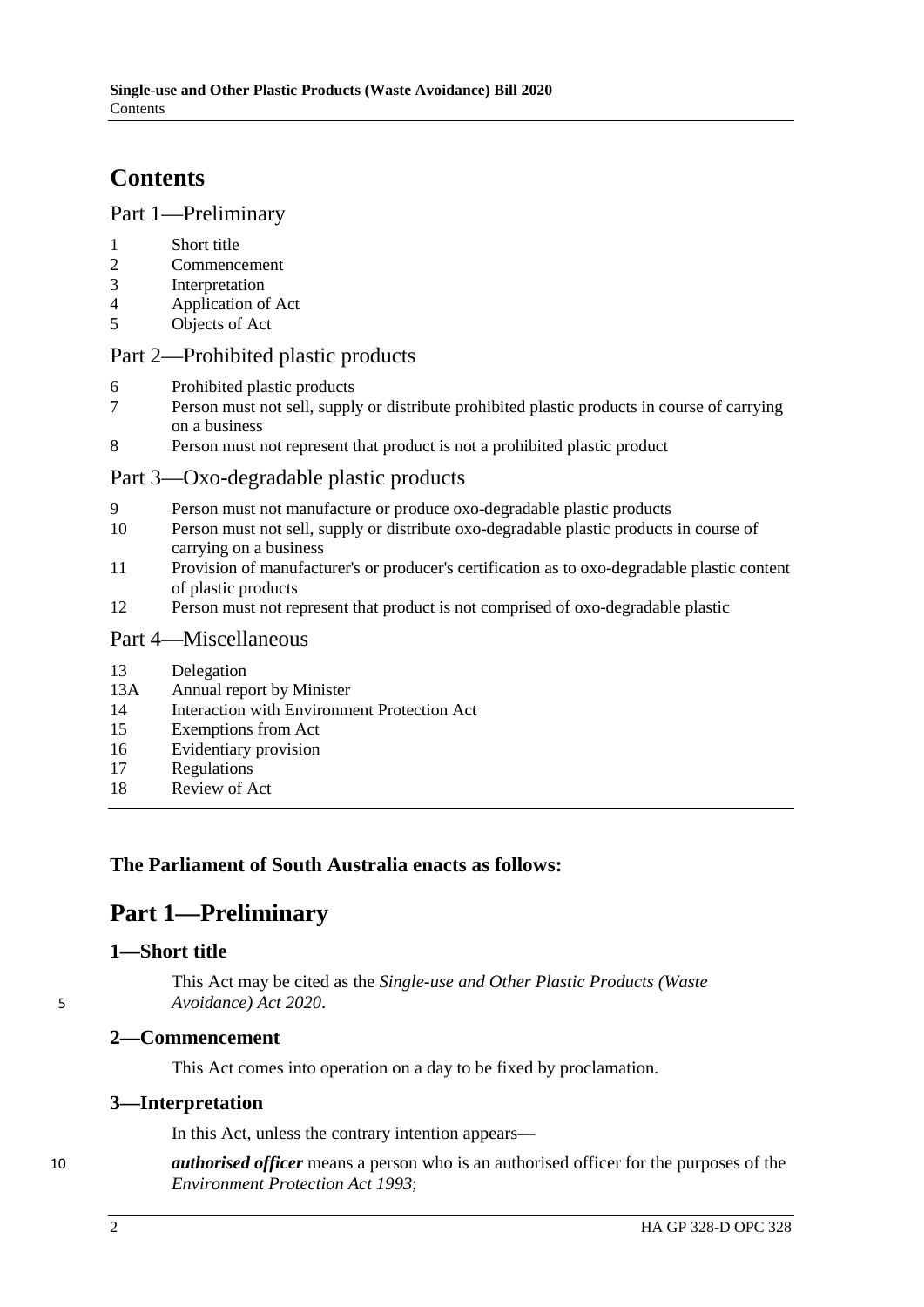*cutlery* means utensils used for eating food;

*oxo-degradable plastic* means a material (however described) made of plastic which includes additives to accelerate the fragmentation of the material into smaller pieces, triggered by ultraviolet radiation or heat exposure, whether or not this is, or may be, 5 followed by partial or complete breakdown of the material by microbial action;

> *plastic* means a material made from, or comprising, organic polymers, whether plant extracts or of fossil fuel origin;

*plastic product* means a product comprised, in whole or in part, of plastic;

*prohibited plastic product*—see [section](#page-2-3) 6;

10 *sell or supply* includes offer for sale or supply;

*single-use*, in relation to a product, means a product designed or intended to be used once or for a limited number of times before being disposed of.

### <span id="page-2-0"></span>**4—Application of Act**

This Act does not apply to a container that is the subject of a beverage container 15 approval under the *[Environment Protection Act](http://www.legislation.sa.gov.au/index.aspx?action=legref&type=act&legtitle=Environment%20Protection%20Act%201993) 1993*.

### <span id="page-2-1"></span>**5—Objects of Act**

The objects of this Act include to—

- (a) provide for the restriction or prohibition of certain single-use and other plastic products; and
- 20 (b) promote and support better waste management practices including the reduction of marine litter; and
	- (c) promote and support the principles of the waste management hierarchy; and
	- (d) promote and support the principles of the circular economy.

# <span id="page-2-3"></span><span id="page-2-2"></span>**Part 2—Prohibited plastic products**

| 25 |  |  | 6—Prohibited plastic products |
|----|--|--|-------------------------------|
|----|--|--|-------------------------------|

- (1) For the purposes of this Act, *prohibited plastic product* means the following plastic products:
	- (a) a single-use plastic drinking straw;
	- (b) single-use plastic cutlery;
- 30 (c) a single-use plastic beverage stirrer;
	- (d) an expanded polystyrene cup;
	- (e) an expanded polystyrene bowl;
	- (f) an expanded polystyrene plate;
	- (g) an expanded polystyrene clamshell container;
- 35 (h) a product, or product of a class, brought within the ambit of this definition by the regulations,
- <span id="page-2-4"></span>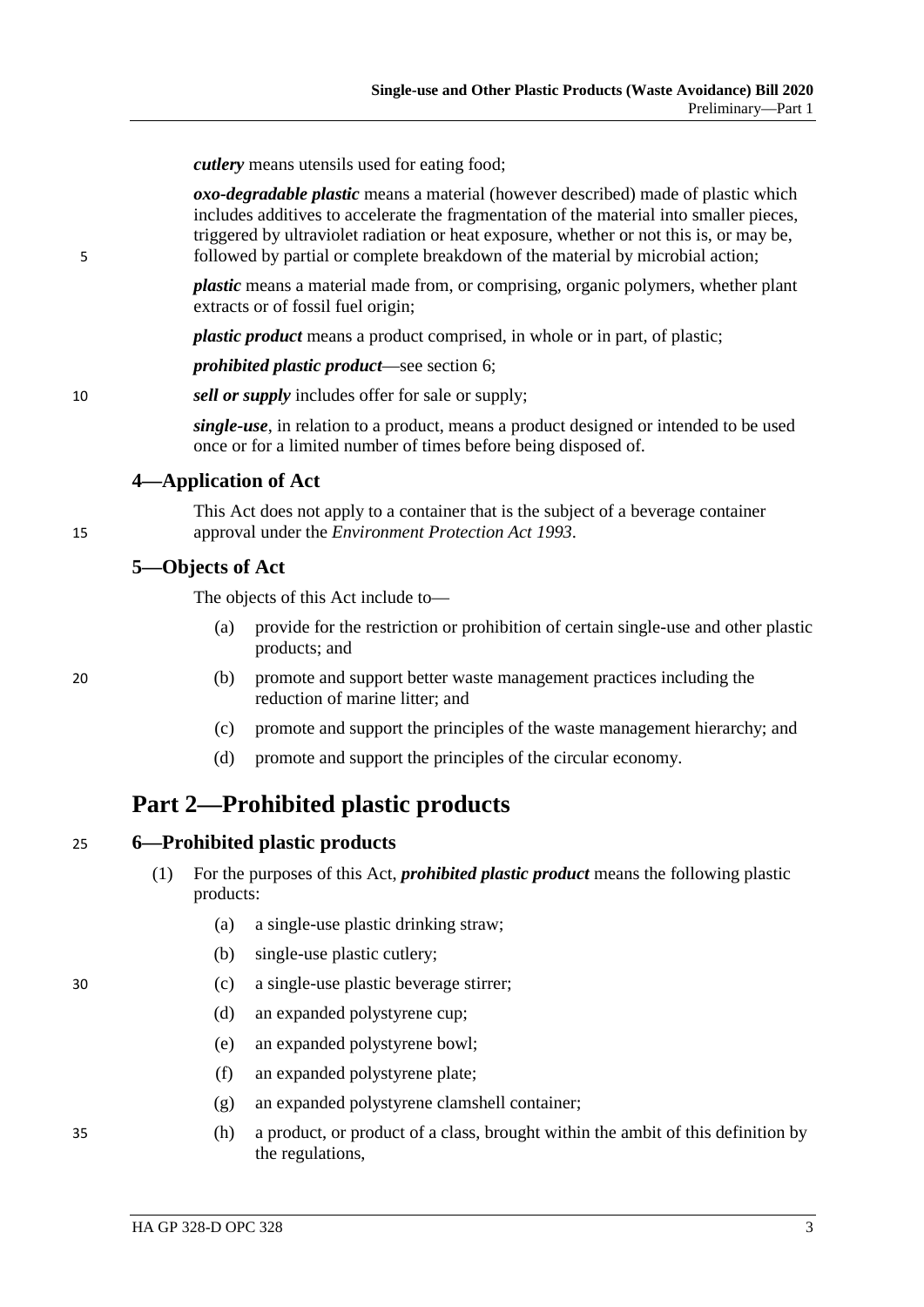but does not include a product, or product of a class, excluded from the ambit of this definition by the regulations.

- (2) Before a regulation is made pursuant to [subsection](#page-2-4) (1)(h), the Minister must undertake public consultation on the proposal to bring a product, or product of a class, within the 5 ambit of the definition of *prohibited plastic product* in accordance with the following:
	- (a) the Minister must prepare a notice of the proposal that includes—
		- (i) the proposed product or class of product; and
		- (ii) information regarding the reasons the product or class of product is proposed; and
- 10 (iii) information regarding the availability of alternative products; and
	- (iv) any potential exemptions that may be required in relation to the product;
- (b) the notice must be published on a website determined by the Minister, and may be published in such other manner as the Minister determines to be 15 appropriate;
	- (c) the notice must invite submissions to be made by interested persons in the manner, and within the period (which must be at least 8 weeks), specified in the notice;
- (d) the Minister must give consideration to any submissions made in response to 20 the invitation.

### <span id="page-3-0"></span>**7—Person must not sell, supply or distribute prohibited plastic products in course of carrying on a business**

- <span id="page-3-1"></span>(1) A person who, in the course of carrying on a business, sells, supplies or distributes a prohibited plastic product to another person is guilty of an offence.
- 25 Maximum penalty:
	- (a) in the case of a prescribed person—\$20 000;
	- (b) in any other case—\$5 000.

Expiation fee:

- (a) in the case of a prescribed person—\$1 000;
- 30 (b) in any other case—\$315.
	- (2) [Subsection](#page-3-1) (1) does not apply to a person who sells, supplies or distributes a prohibited plastic product if the person is the manufacturer, producer or distributor of the product and the product is supplied or distributed to a person outside this State.
- (3) It is a defence to a charge of an offence under [subsection](#page-3-1) (1) if the person is not a 35 prescribed person and proves that they believed on reasonable grounds that the product was not a prohibited plastic product.
- (4) This section applies whether or not a fee is charged for the supply or distribution of the prohibited plastic product, or the sale, supply or distribution of the prohibited plastic product is incidental to, or forms part of, the sale, supply or distribution of 40 other products.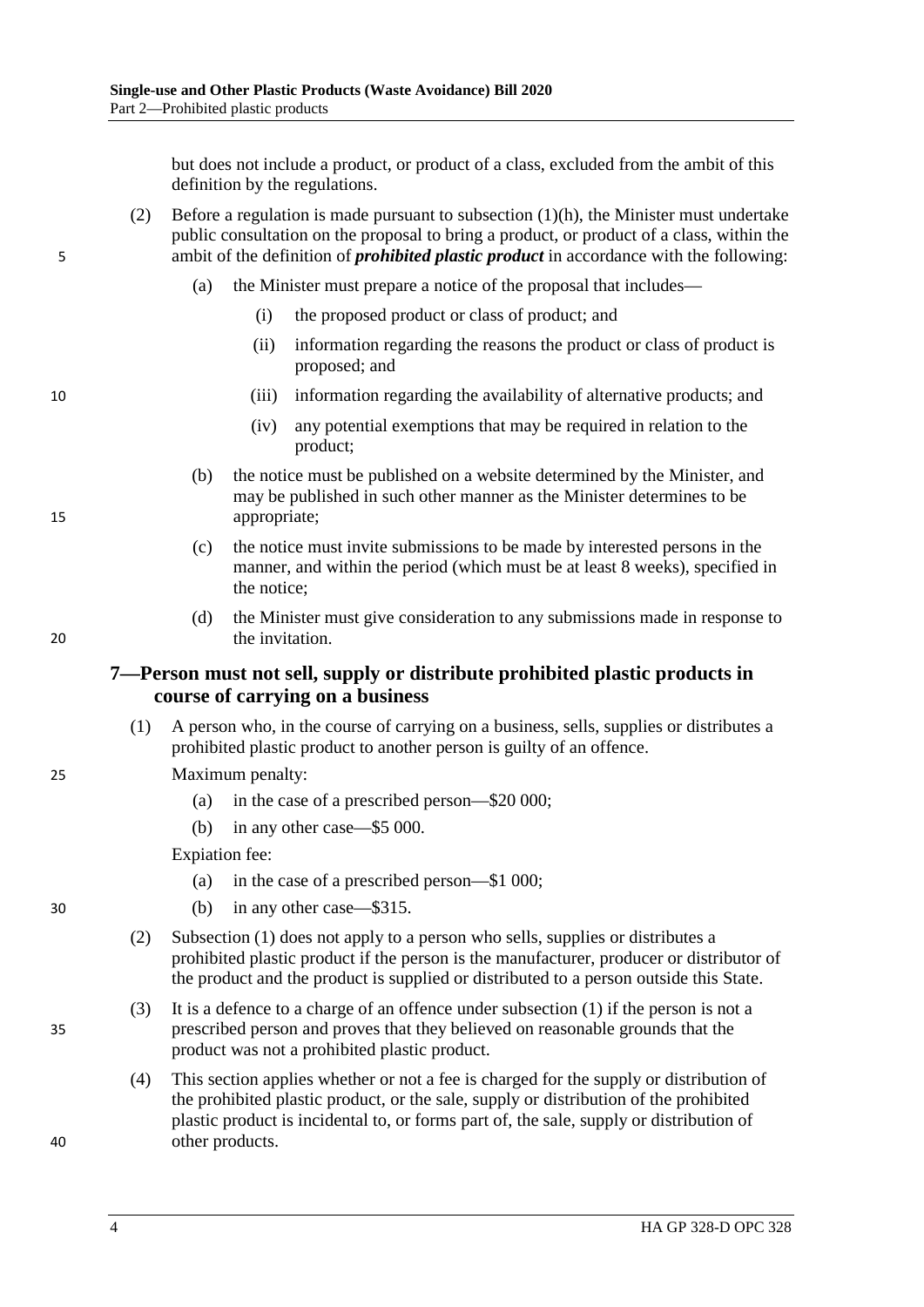- (5) For the purposes of this section, *business* includes an enterprise, association, organisation or other body regardless of whether the activities it carries on are of a commercial, charitable, sporting, educational or community nature.
- (6) The regulations may specify the following:
- 5 (a) that a business, or business of a class, may be taken to be, or not to be, a business for the purposes of this section;
	- (b) the circumstances in which a business, or business of a class, may be taken to be, or not to be, a business for the purposes of this section.
	- (7) In this section—

10 *prescribed person*, in relation to a prohibited plastic product, means a person who is a manufacturer or producer of the product, or who sells, supplies or distributes the product in the course of carrying on a business as a wholesaler or distributor.

### <span id="page-4-0"></span>**8—Person must not represent that product is not a prohibited plastic product**

A person who—

- 
- 15 (a) sells, supplies or distributes a prohibited plastic product to another person; and
	- (b) prior to, or in the course of, selling, supplying or distributing the product, represents to the other person that the product is not a prohibited plastic product,

20 is guilty of an offence.

Maximum penalty: \$20 000.

Expiation fee: \$1 000.

# <span id="page-4-1"></span>**Part 3—Oxo-degradable plastic products**

### <span id="page-4-2"></span>**9—Person must not manufacture or produce oxo-degradable plastic products**

25 A person who, in the course of carrying on a business, manufactures or produces a product comprised, in whole or in part, of oxo-degradable plastic is guilty of an offence.

Maximum penalty: \$20 000.

Expiation fee: \$1 000.

### <span id="page-4-3"></span>30 **10—Person must not sell, supply or distribute oxo-degradable plastic products in course of carrying on a business**

- <span id="page-4-4"></span>(1) A person who, in the course of carrying on a business, sells, supplies or distributes a product comprised, in whole or in part, of oxo-degradable plastic to another person is guilty of an offence.
- 35 Maximum penalty:
	- (a) in the case of a prescribed person—\$20 000;
	- (b) in any other case—\$5 000.

Expiation fee:

(a) in the case of a prescribed person—\$1 000;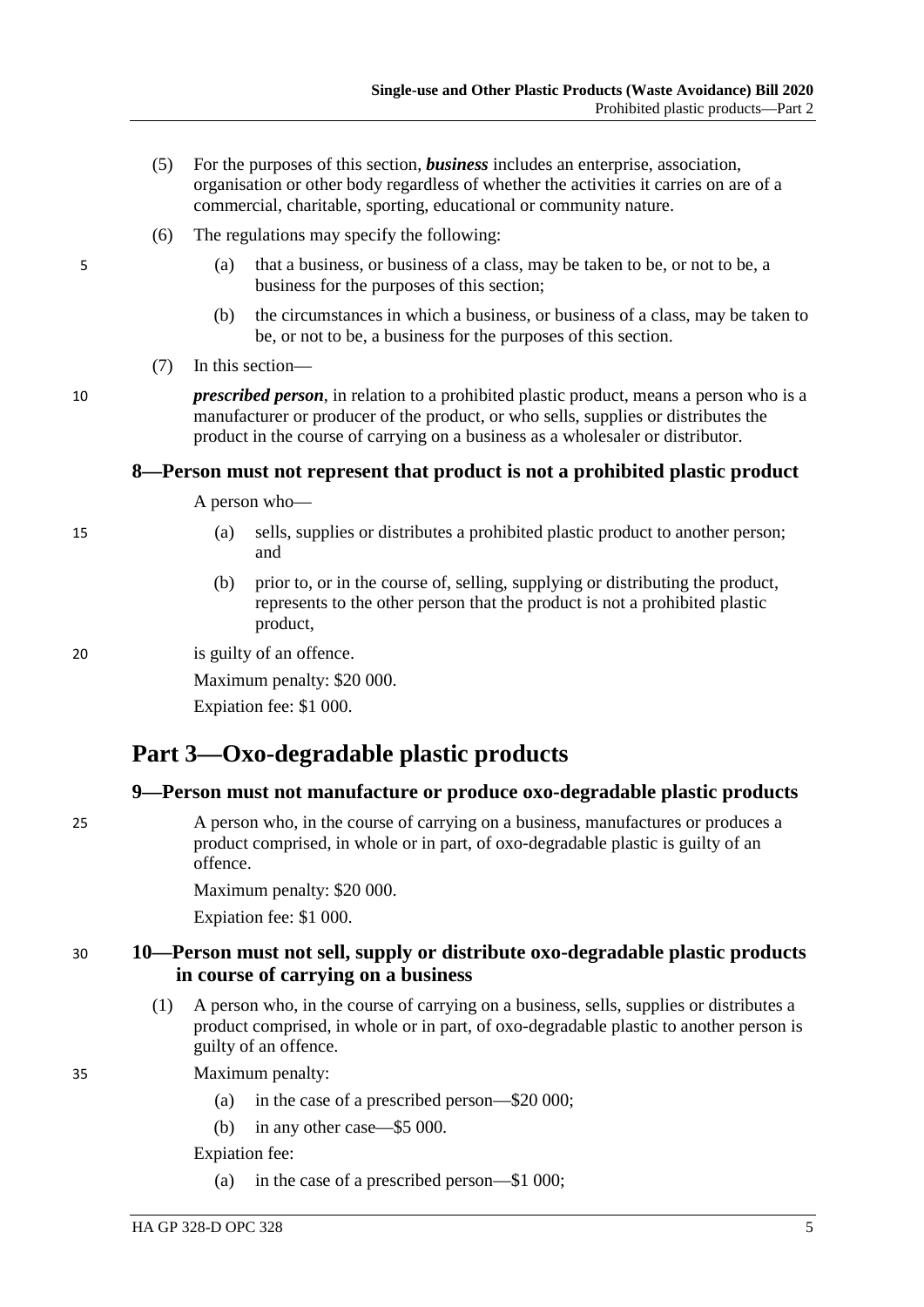- (b) in any other case—\$315.
- (2) It is a defence to a charge of an offence under [subsection](#page-4-4) (1) if the person is not a prescribed person and proves that they believed on reasonable grounds that the product was not comprised, in whole or in part, of oxo-degradable plastic.
- 5 (3) This section applies whether or not a fee is charged for the supply or distribution of the product, or the sale, supply or distribution of the product is incidental to, or forms part of, the sale, supply or distribution of other products.
- (4) For the purposes of this section, *business* includes an enterprise, association, organisation or other body regardless of whether the activities it carries on are of a 10 commercial, charitable, sporting, educational or community nature.
	- (5) The regulations may specify the following:
		- (a) that a business, or business of a class, may be taken to be, or not to be, a business for the purposes of this section;
- (b) the circumstances in which a business, or business of a class, may be taken to 15 be, or not to be, a business for the purposes of this section.
	- (6) In this section—

*prescribed person*, in relation to a product comprised, in whole or in part, of oxo-degradable plastic, means a person who is a manufacturer or producer of the product, or who sells, supplies or distributes the product in the course of carrying on a 20 business as a wholesaler or distributor.

### <span id="page-5-0"></span>**11—Provision of manufacturer's or producer's certification as to oxo-degradable plastic content of plastic products**

(1) A person who, in the course of carrying on a business, manufactures or produces a plastic product, must, at the written request of an authorised officer, provide to the 25 Authority in accordance with this section, certification as to whether or not the product contains oxo-degradable plastic, unless the person has a reasonable excuse for not doing so.

Maximum penalty: \$20 000.

(2) A person who, in the course of carrying on a business, distributes a plastic product or 30 sells or supplies a plastic product by wholesale, must, at the written request of an authorised officer, provide to the Authority in accordance with this section, certification of the manufacturer or producer of the product as to whether or not the product contains oxo-degradable plastic, unless the person has a reasonable excuse for not doing so.

#### 35 Maximum penalty: \$20 000.

- (3) Certification under this section must—
	- (a) be in the manner and form, and contain the information, determined by the Authority; and
	- (b) be provided to the Authority within 30 days of the making of the request.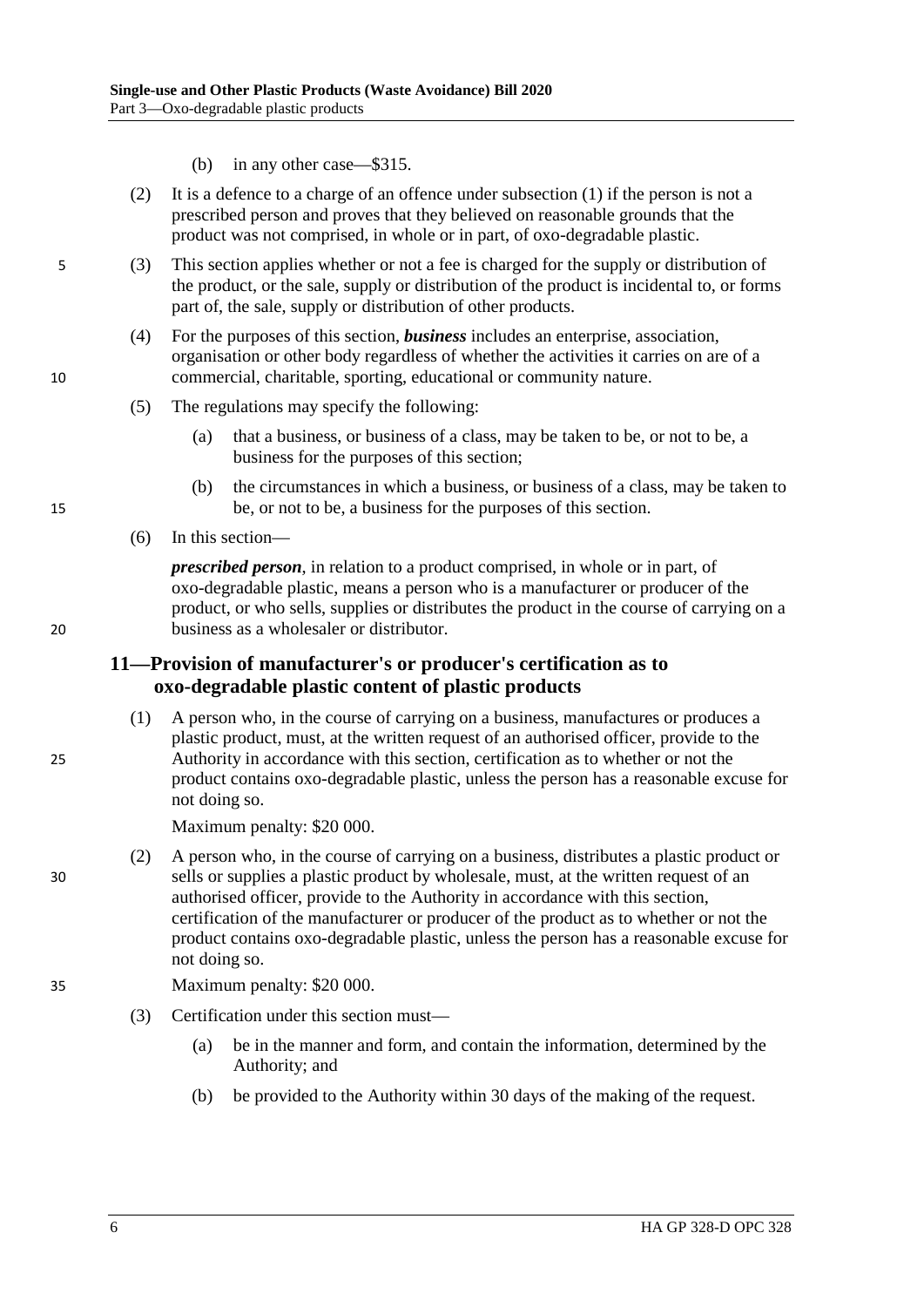### <span id="page-6-0"></span>**12—Person must not represent that product is not comprised of oxo-degradable plastic**

A person who—

- (a) knows, or who ought reasonably to have known or suspected, that a product 5 sold, supplied or distributed by the person to another person is comprised, in whole or in part, of oxo-degradable plastic; and
	- (b) prior to, or in the course of, selling, supplying or distributing the product, represents to the other person that the product is not comprised, in whole or in part, of oxo-degradable plastic,

10 is guilty of an offence.

Maximum penalty: \$30 000.

# <span id="page-6-1"></span>**Part 4—Miscellaneous**

### <span id="page-6-2"></span>**13—Delegation**

- (1) The Minister may delegate a function or power under this Act (other than a prescribed 15 function or power) to a specified body or person (including a person for the time being holding or acting in a specified office or position).
	- (2) A delegation under this section—
		- (a) must be by instrument in writing; and
		- (b) may be absolute or conditional; and

- 20 (c) does not derogate from the power of the delegator to act in any matter; and
	- (d) is revocable at will.
	- (3) A function or power delegated under this section may, if the instrument of delegation so provides, be further delegated.

# <span id="page-6-4"></span><span id="page-6-3"></span>**13A—Annual report by Minister**

- 25 (1) The Minister must, on or before 30 September in each year (other than in the year in which this section comes into operation), prepare a report on the operation of the provisions of this Act for the financial year ending on the preceding 30 June that includes the following:
- (a) information regarding the extent to which the Act has achieved the objects set 30 out in [section](#page-2-1) 5;
	- (b) information regarding consideration given to including additional plastic products within the ambit of the definition of *prohibited plastic product* by regulation pursuant to section  $6(1)(h)$ ;
- (c) the number of reports or complaints received from members of the public in 35 relation to breaches or purported breaches of the Act;
	- (d) information regarding the measures taken by authorised officers in relation to monitoring compliance with the Act;
	- (e) information regarding any enforcement action taken by authorised officers under the Act including—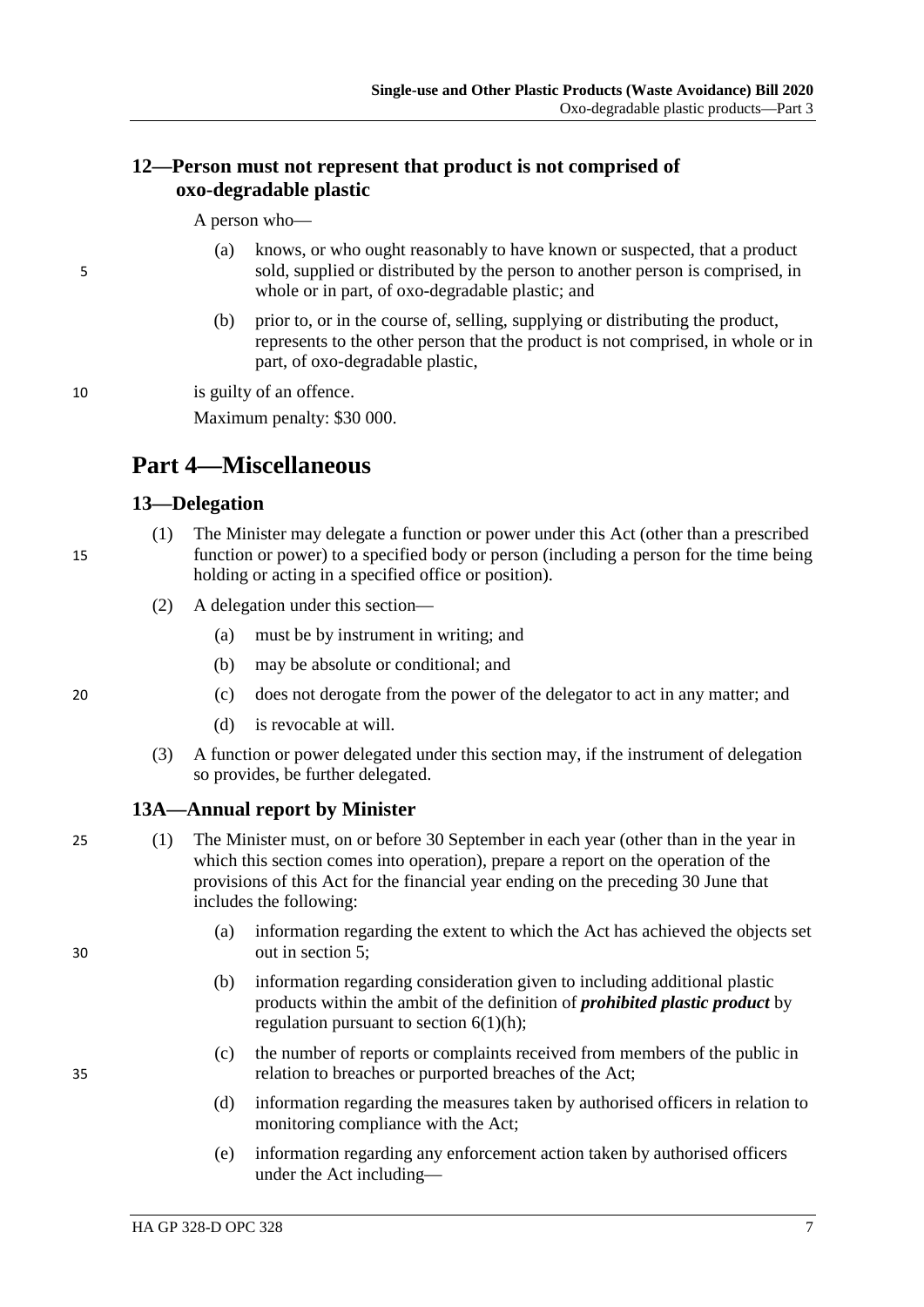- (i) the number of persons issued with expiation notices for the purposes of the Act and the general nature of the notices; and
- (ii) the number of persons charged with an offence against the Act and the general nature of the charges;
- 5 (f) the Authority's assessment of the impact of any exemption granted under this Act on the goal of reducing single-use plastics in this State.
- (2) The initial report prepared under [subsection](#page-6-4) (1) must include information regarding consideration given to including the following additional plastic products within the ambit of the definition of *prohibited plastic product* by regulation pursuant to 10 section [6\(1\)\(h\):](#page-2-4)
	- (a) single-use plastic cups (including coffee cups);
	- (b) single-use plastic food containers;
	- (c) single-use plastic bowls;
	- (d) single-use plastic plates;
- 15 (e) plastic lids of single-use coffee cups;
	- (f) plastic balloon sticks;
	- (g) plastic balloon ties;
	- (h) plastic-stemmed cotton buds;
	- (i) plastic bags.
- 20 (3) The Minister must, within 12 sitting days after completing the report under [subsection](#page-6-4) (1), cause copies of the report to be laid before both Houses of Parliament and published on a website determined by the Minister.

#### <span id="page-7-2"></span><span id="page-7-0"></span>**14—Interaction with Environment Protection Act**

- (1) This Act (as in force from time to time) and the *[Environment Protection Act](http://www.legislation.sa.gov.au/index.aspx?action=legref&type=act&legtitle=Environment%20Protection%20Act%201993) 1993* (as 25 in force from time to time) will be read together and construed as if the 2 Acts constituted a single Act.
	- (2) Without derogating from [subsection](#page-7-2) (1), authorised officers may exercise their powers under the *[Environment Protection Act](http://www.legislation.sa.gov.au/index.aspx?action=legref&type=act&legtitle=Environment%20Protection%20Act%201993) 1993* for the purposes of the administration and enforcement of this Act.
- 30 (3) For the purposes of the operation of this Act, in the event of an inconsistency between the provisions of this Act and the provisions of the *[Environment Protection Act](http://www.legislation.sa.gov.au/index.aspx?action=legref&type=act&legtitle=Environment%20Protection%20Act%201993) 1993*, the provisions of this Act prevail.

#### <span id="page-7-3"></span><span id="page-7-1"></span>**15—Exemptions from Act**

(1) The Governor may, by regulation, exempt or empower the Minister to exempt, a 35 person, or person of a class, or a product, or product of a class, from the operation of this Act or any specified provision of this Act (whether generally or in specified circumstances).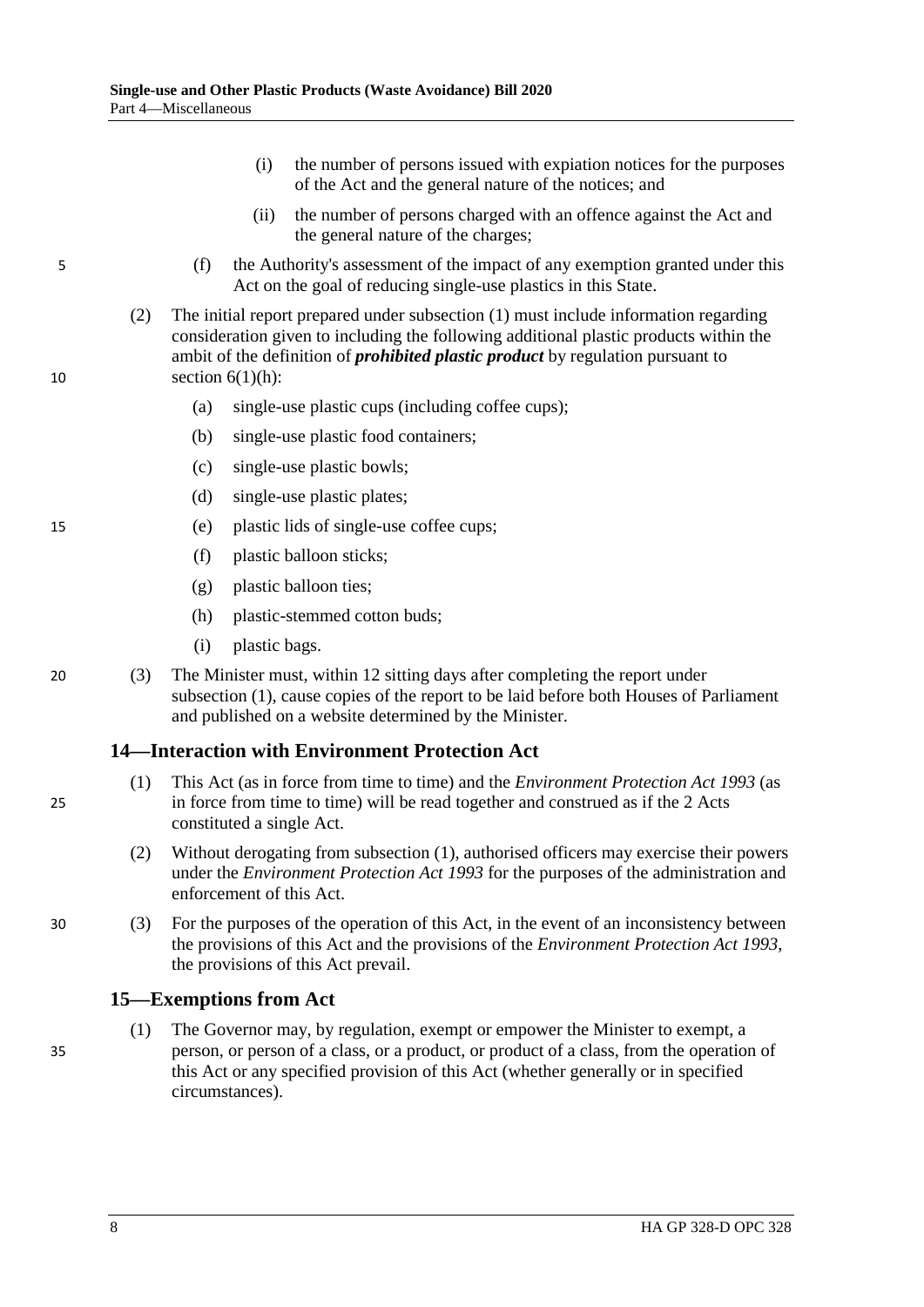- <span id="page-8-3"></span>(2) Without limiting the operation of [subsection](#page-7-3) (1), the Governor may, by regulation, exempt the sale, supply or distribution of single-use plastic drinking straws by a person, or person of a class, from the operation of [Part](#page-2-2) 2 or a specified provision of that Part (whether generally or in specified circumstances) to, or in respect of, persons 5 who require them due to a disability or medical requirement, or in order for such persons to otherwise access or obtain them.
	- (3) A regulation under [subsection](#page-7-3) (1) or [\(2\)](#page-8-3) may operate subject to such limitations and conditions as may be specified in the regulation.

### <span id="page-8-0"></span>**16—Evidentiary provision**

10 In proceedings for an offence against this Act, an allegation in an information that a specified product was a prohibited plastic product will be accepted as proved in the absence of proof to the contrary.

### <span id="page-8-1"></span>**17—Regulations**

- (1) The Governor may make such regulations as are contemplated by, or necessary or 15 expedient for the purposes of, this Act.
	- (2) The regulations may—
		- (a) be of general or limited application; and
		- (b) make different provision according to the matters or circumstances to which they are expressed to apply; and
- 20 (c) make provisions of a saving or transitional nature consequent on the enactment of this Act or on the making of regulations under this Act; and
	- (d) provide that a matter or thing in respect of which regulations may be made is to be determined according to the discretion of the Minister or a specified person or body; and
- 25 (e) apply or incorporate, wholly or partially and with or without modification, a code, standard, policy or other document prepared or published by the Minister or a specified person or body.
	- (3) If a code, standard or other document is referred to or incorporated in the regulations—
- 30 (a) a copy of the code, standard or other document must be kept available for public inspection, without charge and during ordinary office hours, at an office or offices specified in the regulations; and
- (b) evidence of the contents of the code, standard or other document may be given in any legal proceedings by production of a document apparently 35 certified by the Minister to be a true copy of the code, standard or other document.

#### <span id="page-8-2"></span>**18—Review of Act**

- (1) The Minister must, as soon as practicable after the third anniversary of the commencement of this Act, appoint a person to prepare a report on—
- 
- 40 (a) the effect on the community of [Part](#page-2-2) 2 and [Part](#page-4-1) 3 of the Act; and